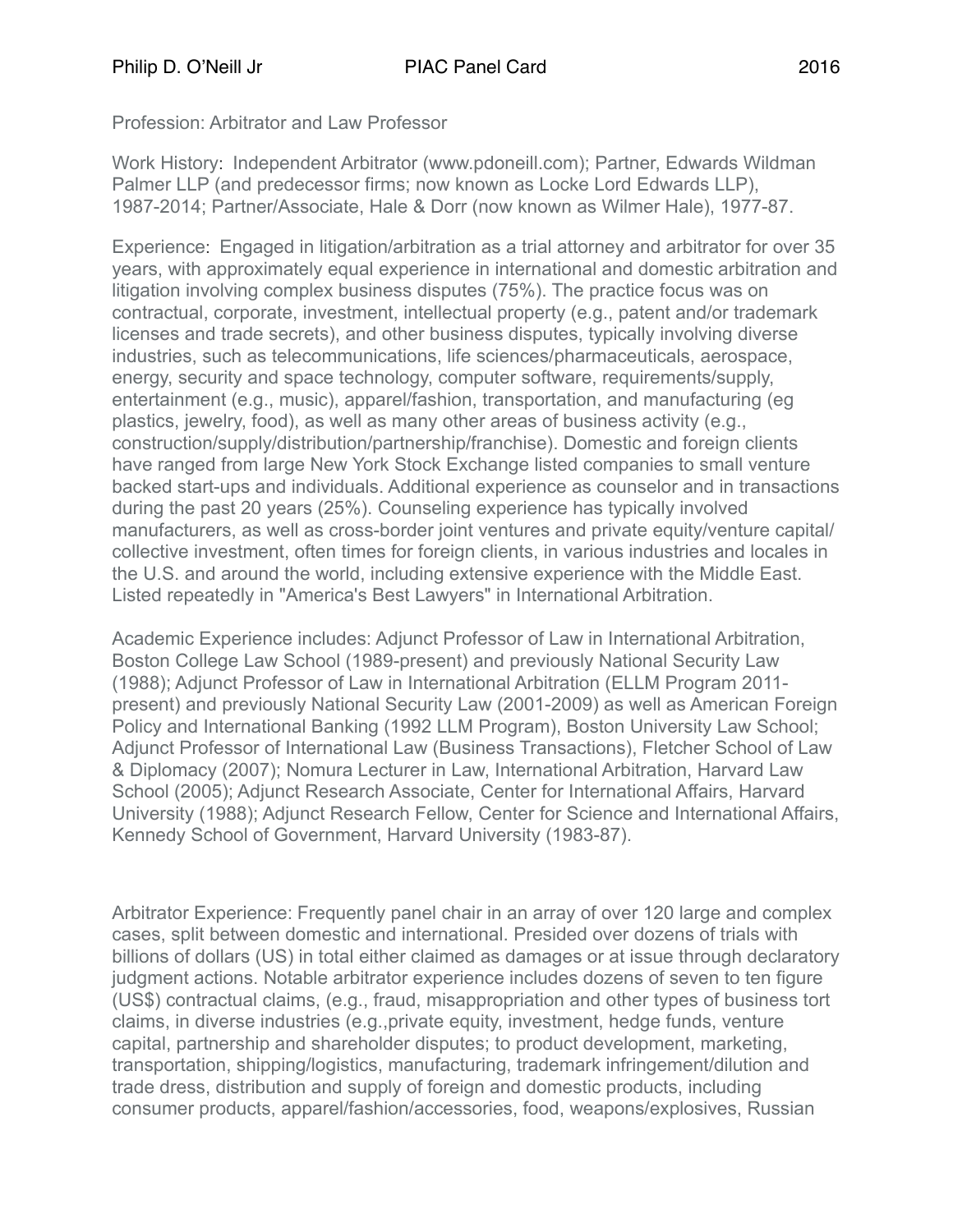security and satellite devices, software and chips; consulting/services contracts; franchise (eg. food; private education); entertainment (e.g., sports and movies); financial services and restrictive covenants (e.g., acquisition contexts). Listed by numerous arbitral institutions globally.

Representative Cases in specific industries include:

(1) Communications - \$750 million patent licensing dispute between Asian and American telecom companies; \$20 million voice recognition modem chip contract with foreign supplier; eight figure prepaid calling card disputes with Middle Eastern parties; 7 & 8 figure telecom contract rate/service disputes; web-based video library services dispute.

(2) Distribution/Supply - Eight figure long term Asian requirements industrial gas supply; eight figure freight transport/ supply dispute with European manufacturer; South Asian foreign military aviation supply contract; Chinese explosives supply contract; Russian security scanning devices and satellite parts, as well as printing, consumer products, food and beverage, (foreign and domestic) supply contracts, including outsourcing. (3) Energy - Eastern European privatization joint venture declaratory judgment and multimillion dollar damages claim; South East Asian power generation contract; electricity contracts; \$20 million oil storage claim (South American sovereign ultimate owner); India solar energy

(4) Private Equity/Investment/Acquisitions - \$150 million shipping asset post-closing adjustment between American and European parties; high eight figure trademark restrictive covenant dispute; \$50 million private fundraising dispute with Asian Government; \$20 million Latin American transportation post-closing adjustment claim; food industry post-closing adjustment claims; brokerage sale non-competition dispute; cross-border fashion/garment industry disputes between partners as well as with venture capitalists; multimillion dollar environmental indemnity claims; multimillion dollar hedge fund claims; office buildings investment partnerships; and stock valuation of foreign company.

(5)/Life Sciences/Pharmaceuticals - Ownership and licensing of intellectual property, including: multi-billion dollar European pharmaceutical patent license; one billion dollar patent licensing and genetic technology trade secret dispute between Asian pharmaceutical and American biotech company; and \$20 million healthcare patent license dispute

(6) Technology (including aviation/aerospace) -one billion dollar consumer electronics patent license dispute; \$200 million Russian defense technology patent license claim; \$100 million European bottling technology patent license dispute;; patent license and trade mark and secret claims involving powered tools, collection software, printing equipment, recording, private education and other information technology and software related claims, including security/scanning and satellite technology.

(7) Global brands-- Nine-ten figure trademark licensing and infringement disputes involving apparel and consumer products